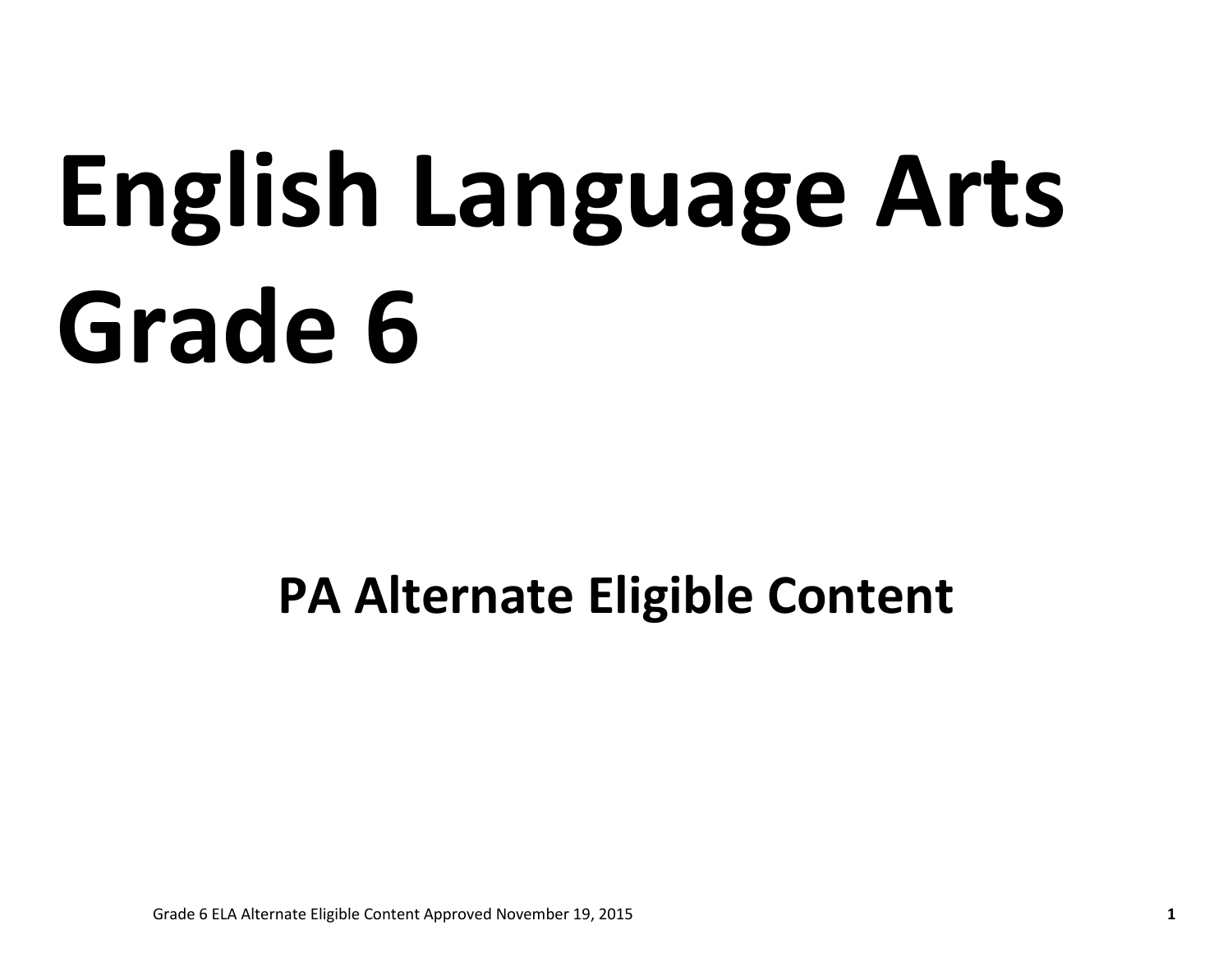### **PA Core Standards:**

- CC.1.3.6.A Determine a theme or central idea of a text and how it is conveyed through particular details; provide a summary of the text distinct from personal opinions or judgments.
- CC.1.3.6.B Cite textual evidence to support analysis of what the text says explicitly as well as inferences and/or generalizations drawn from the text.
- CC.1.3.6.C Describe how a particular story or drama's plot unfolds in a series of episodes, as well as how the characters respond or change as the plot moves toward a resolution.

#### **Assessment Anchor**

E06.A-K.1 Key Ideas and Details

| <b>DESCRIPTOR</b>                                                                               | <b>ELIGIBLE CONTENT</b>                                                                                                                                                                         | <b>Alternate Eligible</b><br><b>Content Code</b> | <b>ALTERNATE ELIGIBLE CONTENT</b>                                                                               |
|-------------------------------------------------------------------------------------------------|-------------------------------------------------------------------------------------------------------------------------------------------------------------------------------------------------|--------------------------------------------------|-----------------------------------------------------------------------------------------------------------------|
| E06.A-K.1.1<br><b>Demonstrate</b><br>understanding of key<br>ideas and details in<br>literature | E06.A-K.1.1.1<br>Cite textual evidence to support analysis of what the text<br>says explicitly as well as inferences and/or generalizations<br>drawn from the text.                             | E06AK1.1.1a                                      | Answer a literal question about a<br>text                                                                       |
|                                                                                                 |                                                                                                                                                                                                 | E06AK1.1.1b                                      | Answer an inferential question<br>about a text                                                                  |
|                                                                                                 |                                                                                                                                                                                                 | E06AK1.1.1c                                      | Identify details and evidence from<br>the text to answer literal and<br>inferential questions                   |
|                                                                                                 | E06.A-K.1.1.2<br>Determine a theme or central idea of a text and how it is<br>conveyed through relevant details; provide a summary of the<br>text distinct from personal opinions or judgments. | E06AK1.1.2a                                      | Identify the theme/central<br>message of a story, drama, or<br>poem using key details/evidence<br>from the text |
|                                                                                                 |                                                                                                                                                                                                 | E06AK1.1.2b                                      | <b>Summarize the text</b>                                                                                       |
|                                                                                                 | E06.A-K.1.1.3<br>Describe how the plot of a particular story, drama, or poem<br>unfolds, as well as how the characters respond or change as<br>the plot moves toward a resolution.              | E06AK1.1.3a                                      | Identify how the elements in the<br>plot of a story interact                                                    |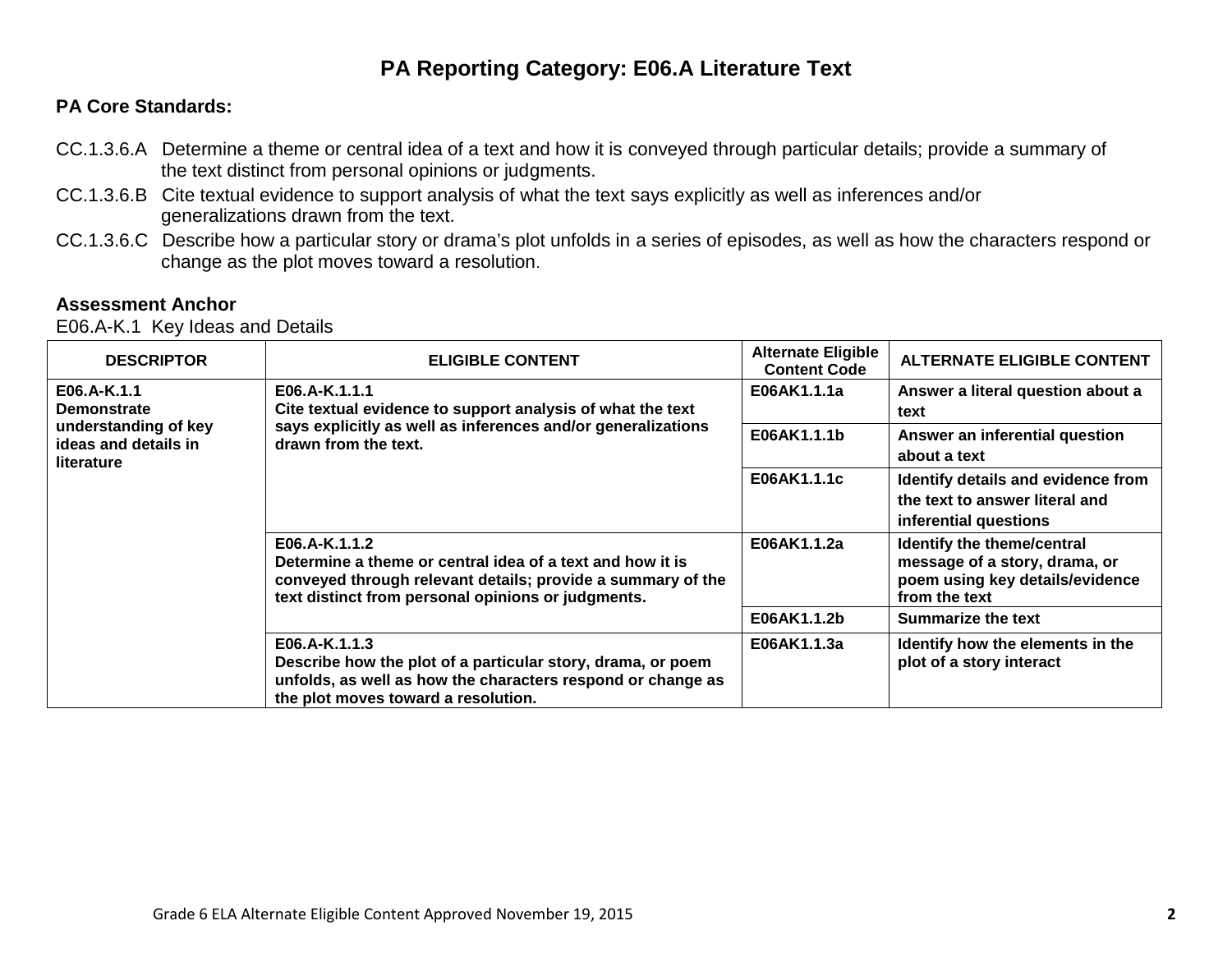# **PA Core Standards:**

- CC.1.3.6.D Determine an author's purpose in a text and explain how it is conveyed in the text.
- CC.1.3.6.E Analyze how the structure of a text contributes to the development of theme, setting, and plot.
- CC.1.3.6.F Determine the meaning of words and phrases as they are used in grade-level reading and content, including interpretation of figurative language in context.

# **Assessment Anchor**

E06.A-C.2 Craft and Structure

| <b>DESCRIPTOR</b>                                                                           | <b>ELIGIBLE CONTENT</b>                                                                                                                                                                                                                                                    | <b>Alternate Eligible</b><br><b>Content Code</b> | <b>ALTERNATE ELIGIBLE CONTENT</b>                                                          |
|---------------------------------------------------------------------------------------------|----------------------------------------------------------------------------------------------------------------------------------------------------------------------------------------------------------------------------------------------------------------------------|--------------------------------------------------|--------------------------------------------------------------------------------------------|
| E06.A-C.2.1<br><b>Demonstrate</b><br>understanding of craft and<br>structure in literature. | $E06.A-C.2.1.1$<br>Determine an author's purpose in a text and explain how it is<br>conveyed in the text; explain how an author develops the<br>point of view of the narrator or speaker in a text; describe the<br>effectiveness of the point of view used by the author. | E06AC2.1.1a                                      | Identify how the narrator's point-<br>of-view affects the story                            |
|                                                                                             | $E06.A-C.2.1.2$<br>Analyze how a particular sentence, chapter, scene, or stanza<br>fits into the overall structure of a text and contributes to the<br>development of the theme, setting, or plot.                                                                         |                                                  |                                                                                            |
|                                                                                             | $E06.A-C.2.1.3$<br>Determine how the author uses the meaning of words or<br>phrases, including figurative and connotative meanings, in a<br>text; analyze the impact of a specific word choice on meaning<br>and tone.                                                     | E06AC2.1.3a                                      | Identify the meaning of a word or<br>phrase in context and how it<br>makes the reader feel |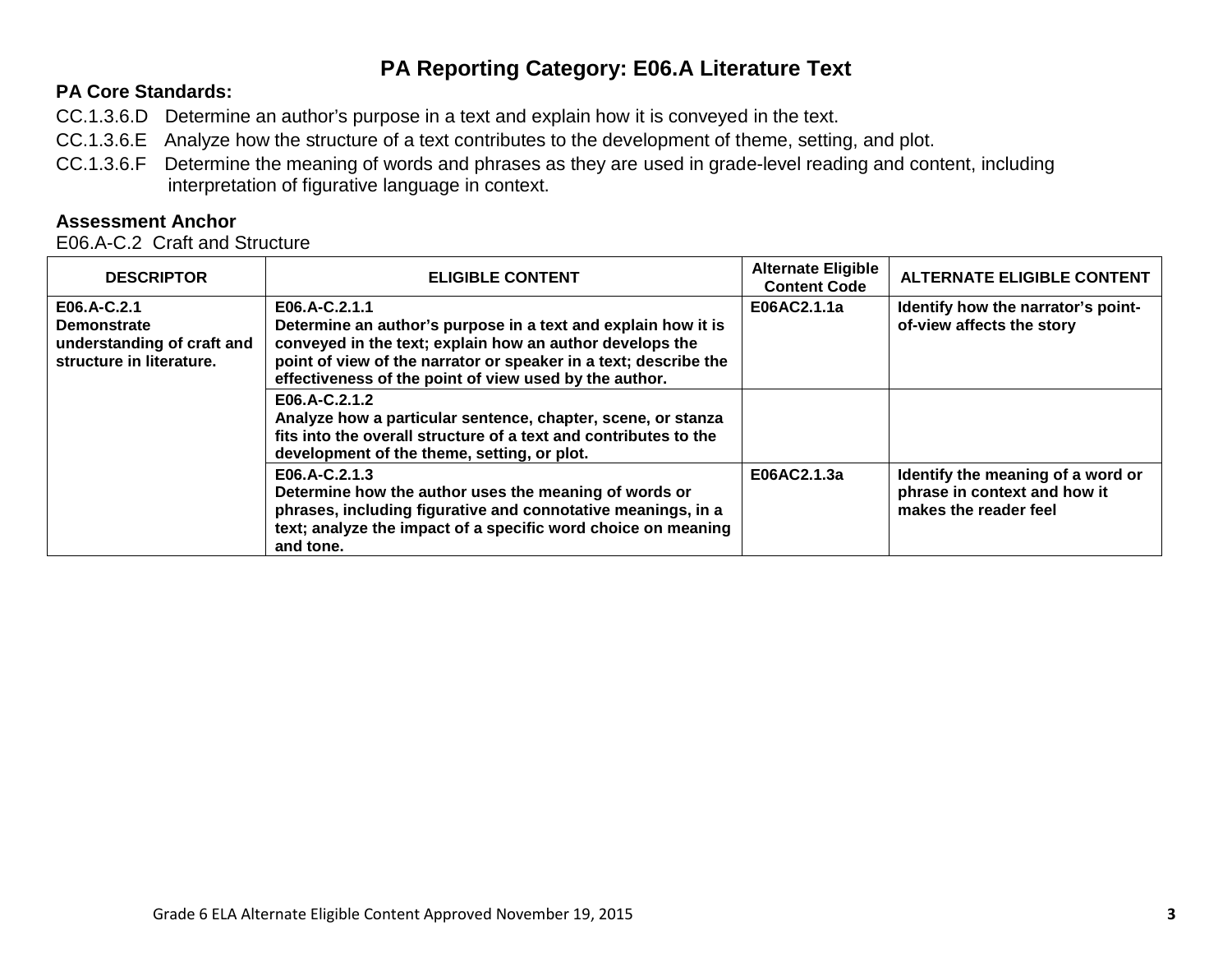#### **PA Core Standards:**

CC.1.3.6.H Compare and contrast texts in different forms or genres in terms of their approaches to similar themes and topics as well as their use of additional literary elements.

#### **Assessment Anchor**

E06.A-C.3 Integration of Knowledge and Ideas

| <b>DESCRIPTOR</b>                                                                                               | <b>ELIGIBLE CONTENT</b>                                                                                                                                                                                      | <b>Alternate Eligible</b><br><b>Content Code</b> | <b>ALTERNATE ELIGIBLE CONTENT</b>                                        |
|-----------------------------------------------------------------------------------------------------------------|--------------------------------------------------------------------------------------------------------------------------------------------------------------------------------------------------------------|--------------------------------------------------|--------------------------------------------------------------------------|
| E06.A-C.3.1<br><b>Demonstrate</b><br>understanding of<br>connections within,<br>between, and/or among<br>texts. | E06.A-C.3.1.1<br>Compare and contrast texts in different forms or genres (e.g.,<br>stories, dramas, poems, historical novels, fantasy stories) in<br>terms of their approaches to similar themes and topics. | E06AC3.1.1a                                      | Identify similarities or differences<br>in two texts in different genres |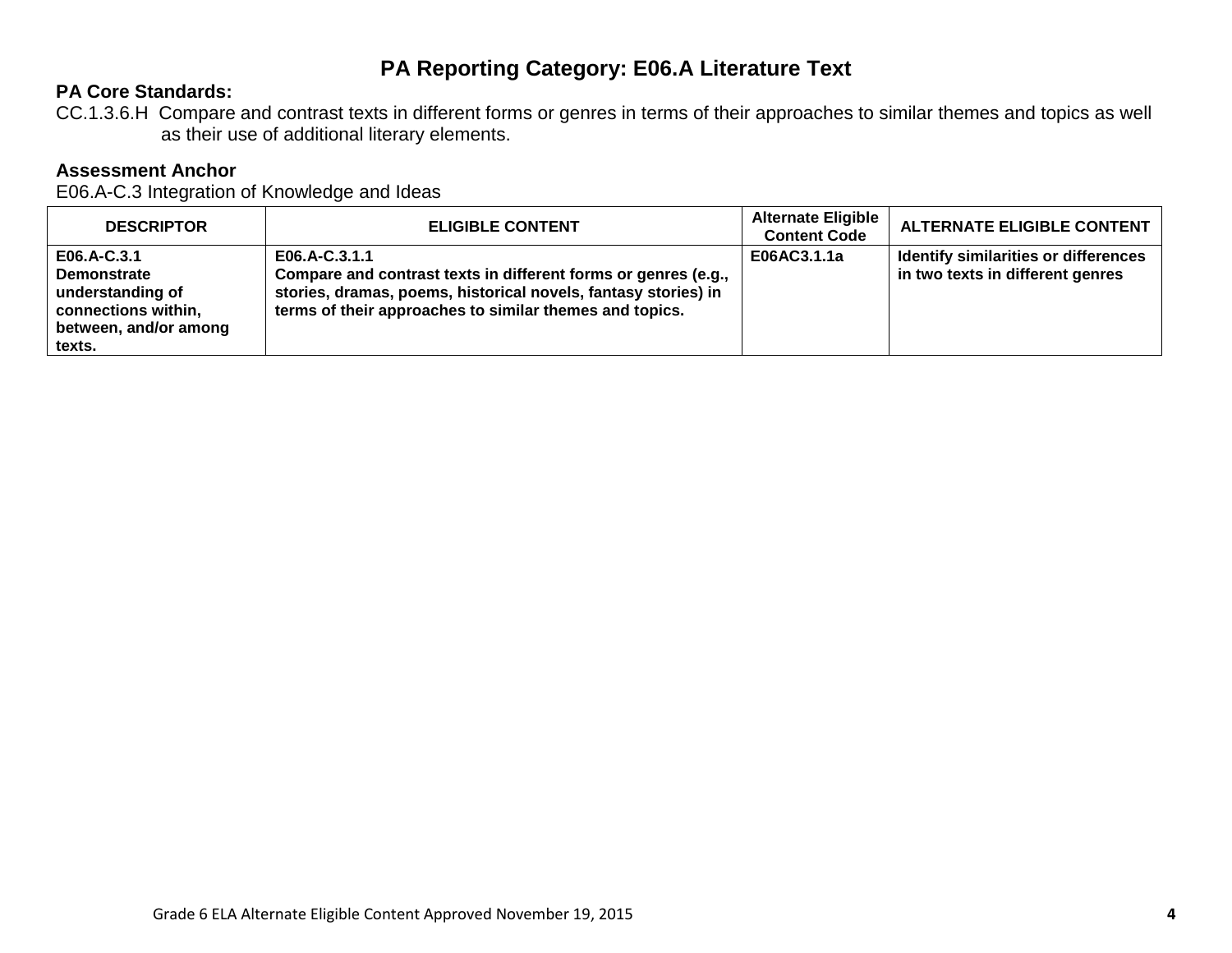### **PA Core Standards:**

- CC.1.3.6.F Determine the meaning of words and phrases as they are used in grade-level reading and content, including interpretation of figurative language in context.
- CC.1.3.6.I Determine or clarify the meaning of unknown and multiple-meaning words and phrases based on grade- level reading and content, choosing flexibly from a range of strategies and tools.
- CC.1.3.6.J Acquire and use accurately grade-appropriate general academic and domain-specific words and phrases; gather vocabulary knowledge when considering a word or phrase important to comprehension or expression.

#### **Assessment Anchor**

E06.A-V.4 Vocabulary Acquisition and Use

| <b>DESCRIPTOR</b>                                     | <b>ELIGIBLE CONTENT</b>                                                                                                                                                                                                                                                                                                                                                                                                                                                                                                                                                                                                                                                                                                                                                                                                                                                                                                                                                                                                                                                                                   | <b>Alternate Eligible</b><br><b>Content Code</b> | <b>ALTERNATE ELIGIBLE CONTENT</b>                                                 |
|-------------------------------------------------------|-----------------------------------------------------------------------------------------------------------------------------------------------------------------------------------------------------------------------------------------------------------------------------------------------------------------------------------------------------------------------------------------------------------------------------------------------------------------------------------------------------------------------------------------------------------------------------------------------------------------------------------------------------------------------------------------------------------------------------------------------------------------------------------------------------------------------------------------------------------------------------------------------------------------------------------------------------------------------------------------------------------------------------------------------------------------------------------------------------------|--------------------------------------------------|-----------------------------------------------------------------------------------|
| E06.A-V.4.1<br><b>Demonstrate</b><br>understanding of | E06.A-V.4.1.1<br>Determine or clarify the meaning of unknown and multiple-<br>meaning words and phrases based on grade 6 reading and<br>content, choosing flexibly from a range of strategies.<br>a. Use context (e.g., the overall meaning of a sentence or<br>paragraph; a word's position or function in a sentence)<br>as a clue to the meaning of a word or phrase.<br>b. Use common, grade-appropriate Greek or Latin affixes<br>and roots as clues to the meaning of a word (e.g.,<br>audience, auditory, audible).<br>E06.A-V.4.1.2<br>Demonstrate understanding of figurative language, word<br>relationships, and nuances in word meanings.<br>a. Interpret figurative language (simile, metaphor,<br>personification, and hyperbole) in context.<br>b. Use the relationship between particular words (e.g.,<br>cause/effect, part/whole, item/category, synonym/<br>antonym) to better understand each of the words.<br>c. Distinguish among the connotations (associations) of<br>words with similar denotations (definitions) (e.g., stingy,<br>scrimping, economical, unwasteful, thrifty). | E06AV4.1.1a                                      | Use context to determine the<br>meaning of an unknown or<br>multiple meaning word |
| vocabulary and figurative<br>language in literature.  |                                                                                                                                                                                                                                                                                                                                                                                                                                                                                                                                                                                                                                                                                                                                                                                                                                                                                                                                                                                                                                                                                                           | E06AV4.1.1b                                      | Use a root word or affix to<br>determine the meaning of a word                    |
|                                                       |                                                                                                                                                                                                                                                                                                                                                                                                                                                                                                                                                                                                                                                                                                                                                                                                                                                                                                                                                                                                                                                                                                           | E06AV4.1.2a                                      | Identify the meaning of figurative<br>language in context                         |
|                                                       |                                                                                                                                                                                                                                                                                                                                                                                                                                                                                                                                                                                                                                                                                                                                                                                                                                                                                                                                                                                                                                                                                                           | E06AV4.1.2b                                      | Use relationships between words<br>to aid comprehension                           |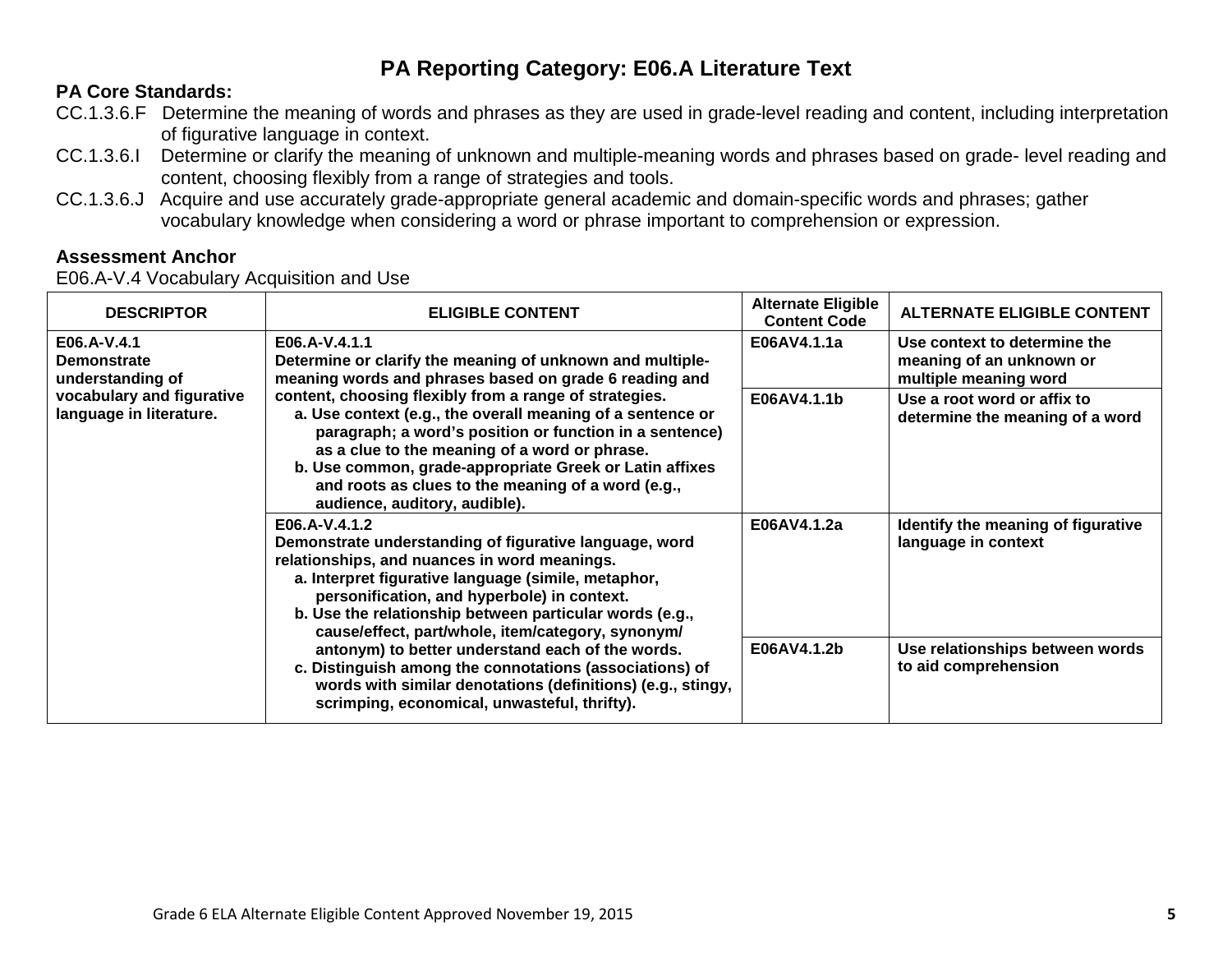# **PA Core Standards:**

- CC.1.2.6.A Determine the central idea of a text and how it is conveyed through particular details; provide a summary of the text distinct from personal opinions or judgments.
- CC.1.2.6.B Cite textual evidence to support analysis of what the text says explicitly as well as inferences and/or generalizations drawn from the text.
- CC.1.2.6.C Analyze in detail how a key individual, event, or idea is introduced, illustrated, and elaborated in a text.

# **Assessment Anchor**

E06.B-K.1 Key Ideas and Details

| <b>DESCRIPTOR</b>                                                    | <b>ELIGIBLE CONTENT</b>                                                                                                                                                                      | <b>Alternate Eligible</b><br><b>Content Code</b> | <b>ALTERNATE ELIGIBLE CONTENT</b>                                                             |
|----------------------------------------------------------------------|----------------------------------------------------------------------------------------------------------------------------------------------------------------------------------------------|--------------------------------------------------|-----------------------------------------------------------------------------------------------|
| E06.B-K.1.1<br><b>Demonstrate</b>                                    | E06.B-K.1.1.1<br>Cite textual evidence to support analysis of what the text says                                                                                                             | E06BK1.1.1a                                      | Answer a literal question about a<br>text                                                     |
| understanding of key ideas<br>and details in<br>informational texts. | explicitly as well as inferences and/or generalizations drawn<br>from the text.                                                                                                              | E06BK1.1.1b                                      | Answer an inferential question<br>about a text                                                |
|                                                                      |                                                                                                                                                                                              | E06BK1.1.1c                                      | Identify details and evidence from<br>the text to answer literal and<br>inferential questions |
|                                                                      | E06.B-K.1.1.2<br>Determine a central idea of a text and how it is conveyed<br>through relevant details; provide a summary of the text<br>distinct from personal opinions or judgments.       | E06BK1.1.2a                                      | Identify the main idea/central idea<br>using key details/evidence from<br>the text            |
|                                                                      |                                                                                                                                                                                              | E06BK1.1.2b                                      | <b>Summarize the text</b>                                                                     |
|                                                                      | E06.B-K.1.1.3<br>Analyze in detail how a key individual, event, or idea is<br>introduced, illustrated, or elaborated in a text (e.g., through<br>examples, anecdotes, or sequence of steps). | E06BK1.1.3a                                      | Identify how an individual's<br>actions or an event or idea<br>contribute to the text         |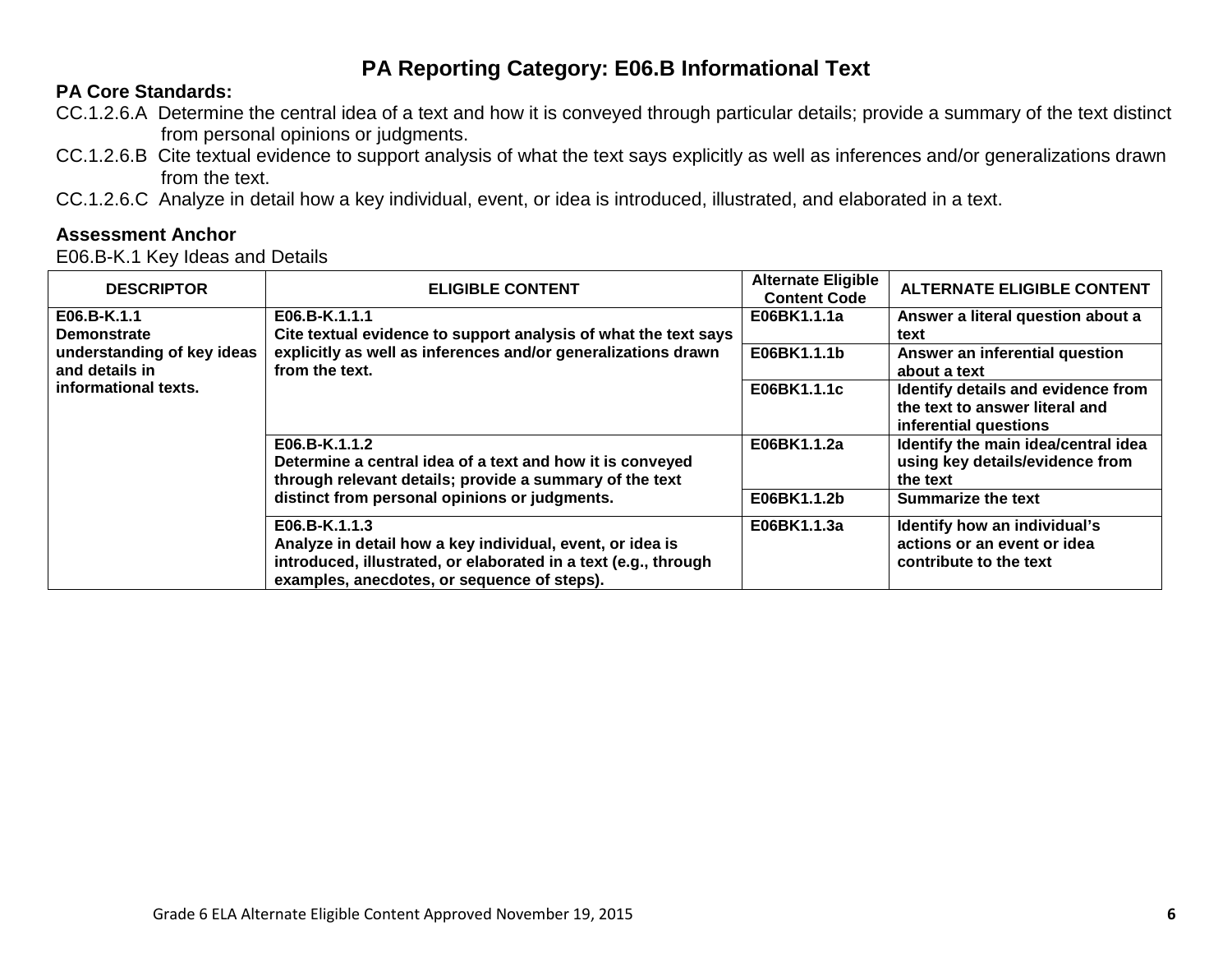#### **PA Core Standards:**

CC.1.2.6.D Determine an author's point of view or purpose in a text and explain how it is conveyed in the text. CC.1.2.6.E Analyze the author's structure through the use of paragraphs, chapters, or sections.

#### **Assessment Anchor**

E06.B-C.2 Craft and Structure

| <b>DESCRIPTOR</b>                                                                                       | <b>ELIGIBLE CONTENT</b>                                                                                                                                                                           | <b>Alternate Eligible</b><br><b>Content Code</b> | <b>ALTERNATE ELIGIBLE CONTENT</b>                                                   |
|---------------------------------------------------------------------------------------------------------|---------------------------------------------------------------------------------------------------------------------------------------------------------------------------------------------------|--------------------------------------------------|-------------------------------------------------------------------------------------|
| E06.B-C.2.1<br><b>Demonstrate</b><br>understanding of craft and<br>structure in informational<br>texts. | E06.B-C.2.1.1<br>Determine an author's point of view or purpose in a text and<br>explain how it is conveyed in the text.                                                                          | E06BC2.1.1a                                      | Identify information within the text<br>to determine the author's point-of-<br>view |
|                                                                                                         | E06.B-C.2.1.2<br>Analyze how a particular sentence, paragraph, chapter,<br>section, or text feature fits into the overall structure of a text<br>and contributes to the development of the ideas. | E06BC2.1.2a                                      | Identify how a text feature or<br>section fit into the text structure               |
|                                                                                                         | EO6.B-C.2.1.3<br>Determine how the author uses the meaning of words or<br>phrases, including figurative, connotative, or technical<br>meanings, in a text.                                        | E06BC2.1.3a                                      | Determine how word choice<br>changes the meaning of text                            |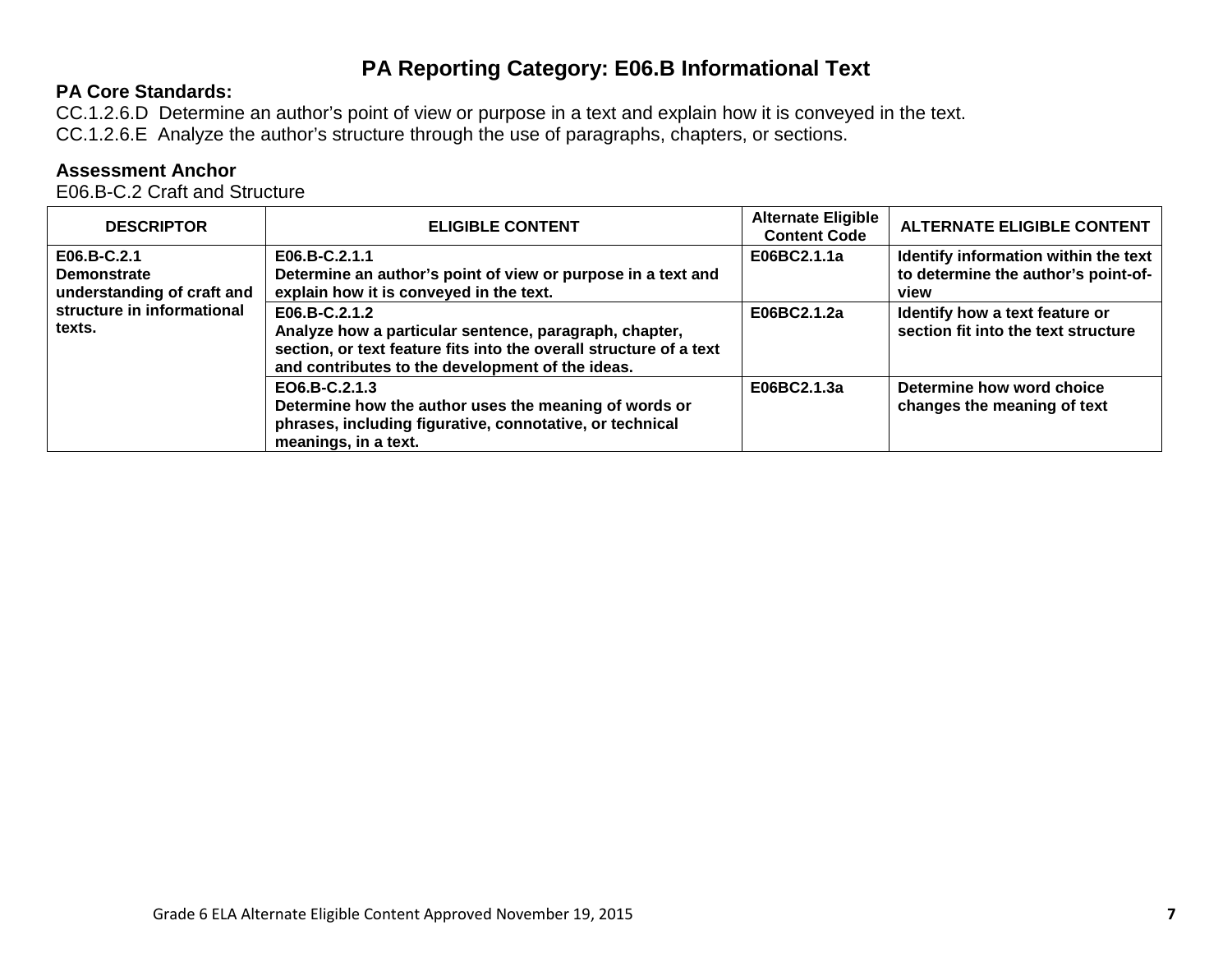# **PA Core Standards:**

CC.1.2.6.H Evaluate an author's argument by examining claims and determining if they are supported by evidence.

CC.1.2.6.I Examine how two authors present similar information in different types of text.

#### **Assessment Anchor**

E06.B-C.3 Integration of Knowledge and Ideas

| <b>DESCRIPTOR</b>                                                                        | <b>ELIGIBLE CONTENT</b>                                                                                                                                                | <b>Alternate Eligible</b><br><b>Content Code</b> | <b>ALTERNATE ELIGIBLE CONTENT</b>                                                                 |
|------------------------------------------------------------------------------------------|------------------------------------------------------------------------------------------------------------------------------------------------------------------------|--------------------------------------------------|---------------------------------------------------------------------------------------------------|
| $E06.B-C.3.1$<br><b>Demonstrate</b>                                                      | E06.B-C.3.1.1<br>Trace and evaluate the argument and specific claims in a text,                                                                                        | E06BC3.1.1a                                      | Identify an argument or claim that<br>the author makes                                            |
| understanding of<br>connections within,<br>between, and/or among<br>informational texts. | distinguishing claims that are supported by reasons and<br>evidence from claims that are not (e.g., fact/opinion, bias).                                               | E06BC3.1.1b                                      | Determine if evidence is fact or<br>opinion                                                       |
|                                                                                          | $E06.B-C.3.1.2$<br>Compare and contrast one author's presentation of events<br>with that of another (e.g., a memoir written by and a<br>biography on the same person). | E06BC3.1.2a                                      | Identify similarities or differences<br>in two texts by different authors<br>about the same topic |